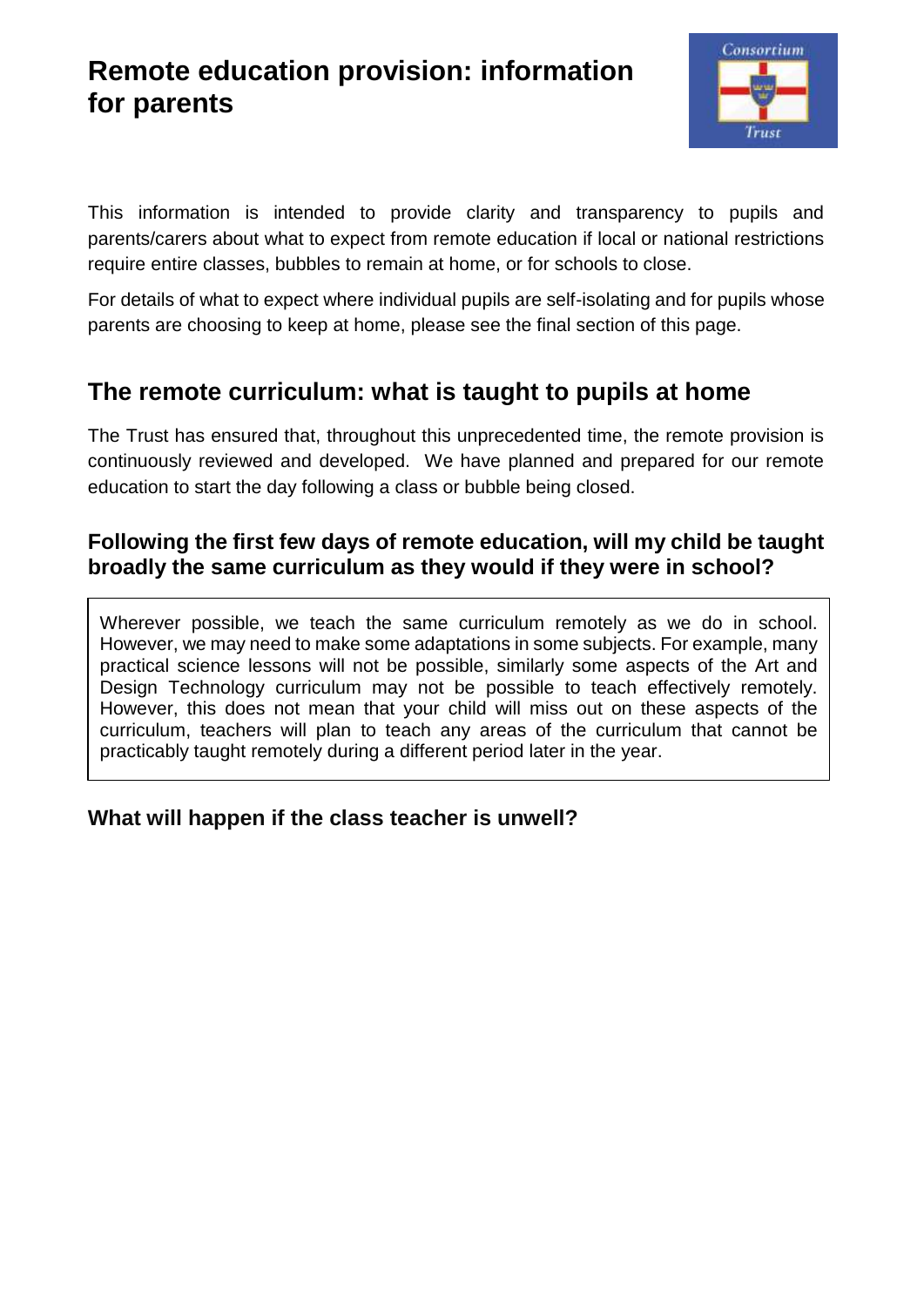If your child's class teacher becomes unwell the school will make arrangements for the class to be supported by a teacher from the same year group, usually from our partnership or hub school. In some cases, this might not be possible to arrange for a day or two and in these circumstances members of our experienced support staff will be available to work with the class.

# **Remote teaching and study time each day**

## **How long can I expect work set by the school to take my child each day?**

We expect that remote education (including remote teaching and independent work) will take pupils broadly the following number of hours each day:

| Home learning for primary school-<br>aged pupils during bubble, class, and<br>or National Lockdown                                               | Each day pupils should expect to receive an<br>average of teaching - 3 hours in Key Stage 1<br>and 4 hours in Key Stage 2. Teaching may be<br>as live lessons, pre-recorded lessons or<br>presentations. Please see information below.<br>Wherever possible, classes should be taught<br>by the class teacher however, if schools are<br>partiality open to key worker children, this will<br>not always be possible. |
|--------------------------------------------------------------------------------------------------------------------------------------------------|-----------------------------------------------------------------------------------------------------------------------------------------------------------------------------------------------------------------------------------------------------------------------------------------------------------------------------------------------------------------------------------------------------------------------|
|                                                                                                                                                  | Pupils will receive at least weekly feedback<br>from the class teacher, this will be provided in<br>an age-appropriate format. Feedback can be<br>in written form, through whole-class feedback,<br>or through small group sessions.<br>For pupils in KS2 sort assignments will also be<br>set following each teaching block.                                                                                         |
|                                                                                                                                                  | <b>Pupils with Special Educational Needs should</b><br>expect to have their curriculum adjusted to<br>meet their needs just as they would in their<br>classroom.                                                                                                                                                                                                                                                      |
| Arrangements for learning in school<br>for pupils of Key/Critical Workers and<br>Vulnerable pupils During periods of<br><b>National Lockdown</b> | Pupils will be taught by their class teacher<br>each morning, subjects will include, but not be<br>limited to English, Maths and Science. In most<br>cases the same lessons will be streamed live<br>to the pupils who are learning at home. Pupil                                                                                                                                                                    |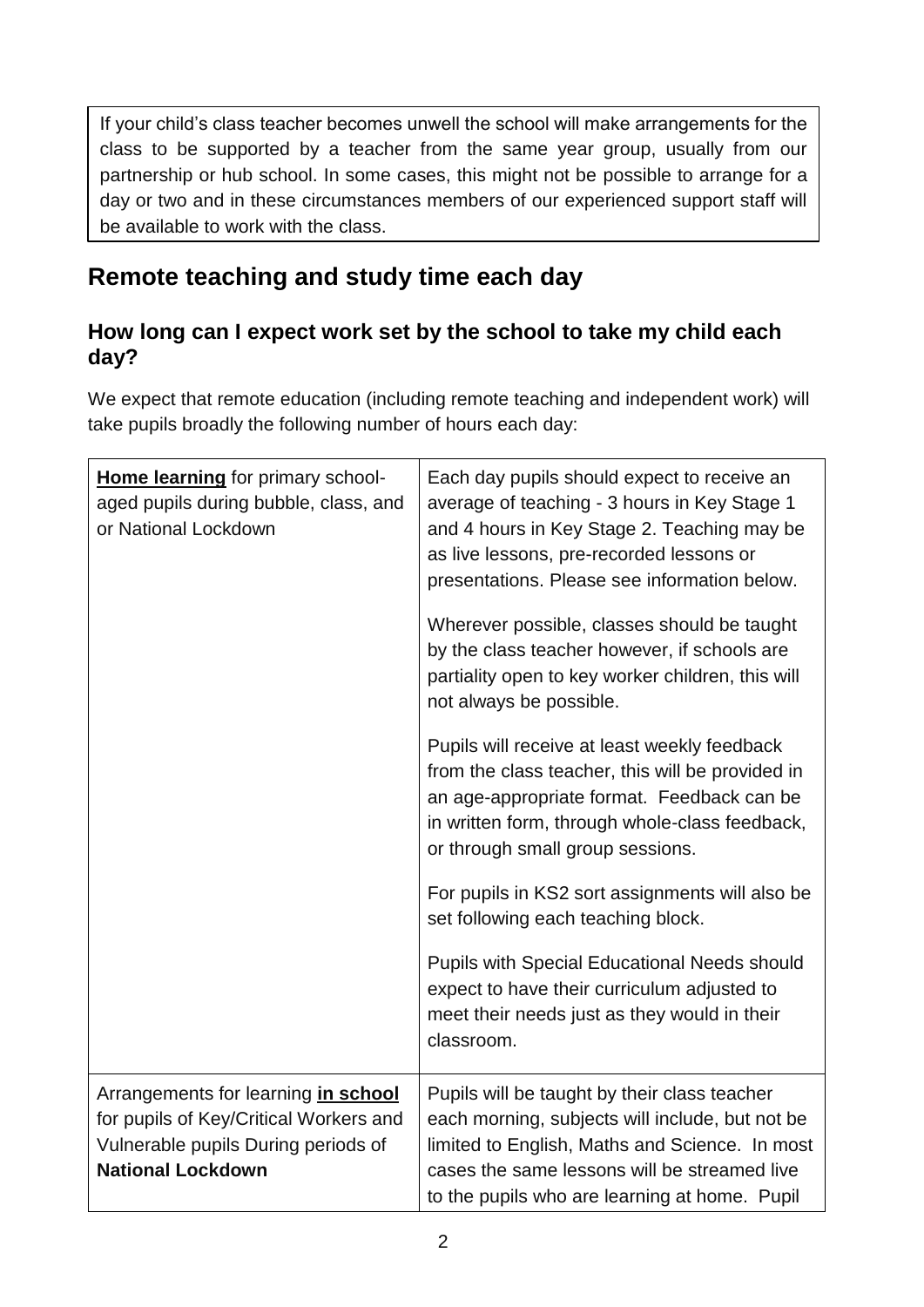| both in the class and learning at home will be<br>able to ask questions of the teacher and<br>support staff in the class.<br>Each afternoon pupils in school will have the<br>opportunity to engage in PE sessions, follow<br>on tasks from their morning lessons and<br>curriculum focused activities, these sessions |
|------------------------------------------------------------------------------------------------------------------------------------------------------------------------------------------------------------------------------------------------------------------------------------------------------------------------|
|                                                                                                                                                                                                                                                                                                                        |
| will be facilitated by support staff.                                                                                                                                                                                                                                                                                  |

# **Accessing remote education**

#### **How will my child access any online remote education you are providing?**

As a Trust we use 'G Suite for Education' - a set of education productivity tools from Google including Gmail, Calendar, Docs, Classroom, and more used by tens of millions of students and teachers around the world.

#### **If my child does not have digital or online access at home, how will you support them to access remote education?**

We recognise that some pupils may not have suitable online access at home. We take the following approaches to support those pupils to access remote education:

- Our online learning does not necessarily require a laptop or desk top computer, a tablet device will often also be suitable.
- In most cases, where pupils do not have access to suitable devices, we are able to arrange a loan device. Please contact the school office if you would like to discuss this.
- Where pupils have poor or no access to the internet schools will individually work with families to try and find a local solution. Where this is not possible pupils will be provided paper copies of work in line with the lessons being taught.

## **How will my child be taught remotely?**

We use a combination of the following approaches to teach pupils remotely: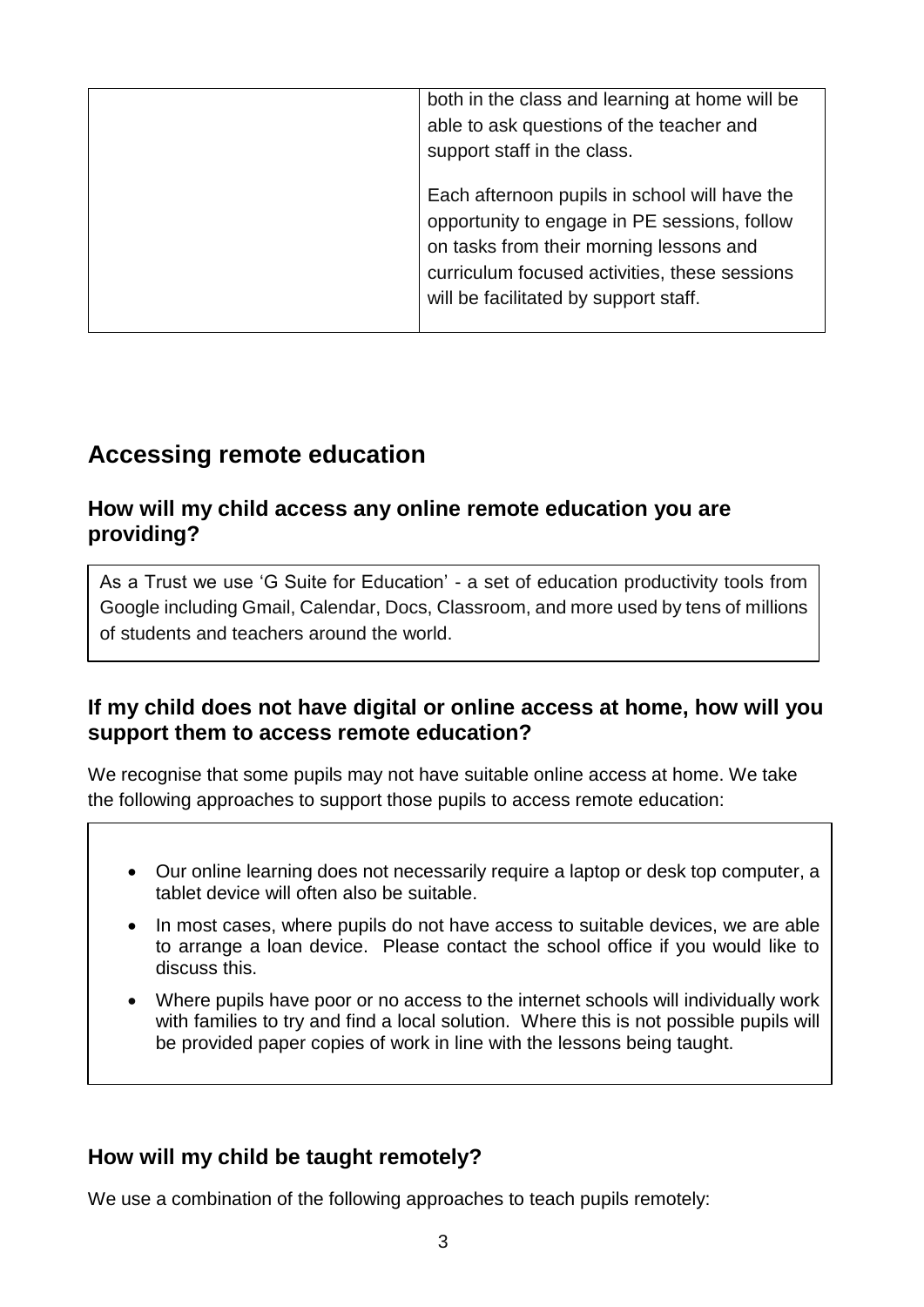- live teaching (online lessons)
- recorded teaching (e.g. Oak National Academy lessons, video/audio recordings made by teachers)
- commercially available websites supporting the teaching of specific subjects or areas, including video clips or sequences

# **Engagement and feedback**

#### **What are your expectations for my child's engagement and the support that we as parents and carers should provide at home?**

- Pupils should be attending the lessons each day as set out in their timetable published on their Google Classroom page.
- Pupils are encouraged to make the teacher aware of any areas of the lesson that they need support with.
- Parents are asked to support their child by providing a quiet space where they can work.
- Parents are asked to support their child to complete any work set by the teacher within the expected timeframe. KS2 pupils, in particular, will be set follow-up tasks to complete before the following day's lesson.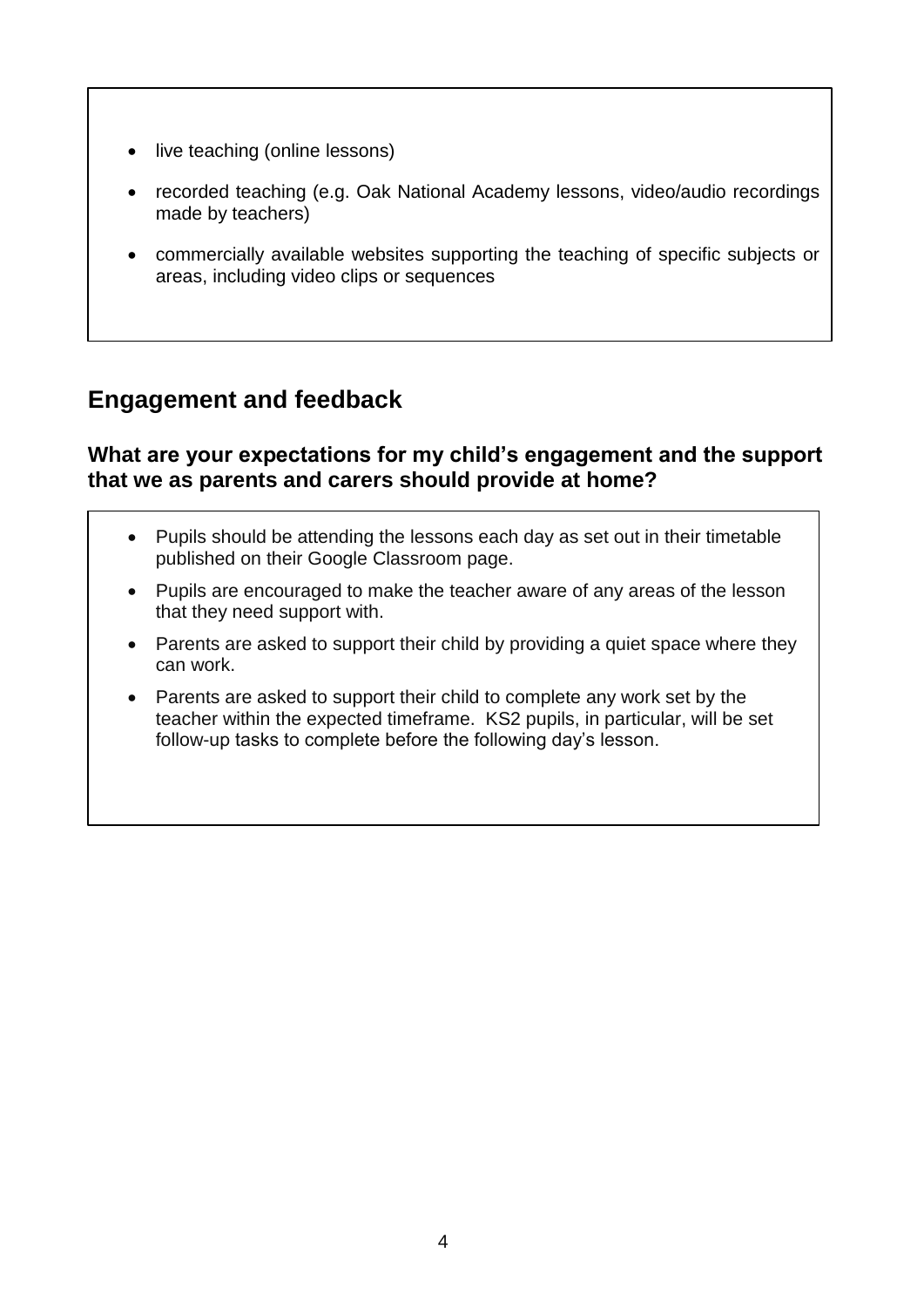### **How will you check whether my child is engaging with their work and how will I be informed if there are concerns?**

- Each day the class teacher will take a register to check that pupils are attending the lessons.
- Teachers will make contact with pupils and parents/carers via email if they are not attending.
- Pupils who are regularly not attending lessons will be contacted by the inclusion team to see what additional support might be needed.

*Pupils who have difficultly accessing the internet will have personalised plans and attendance will be noted differently.*

### **How will you assess my child's work and progress?**

Feedback can take many forms and may not always mean extensive written comments for individual children. For example, whole-class feedback or quizzes marked automatically via digital platforms are also valid and effective methods, amongst many others. Our approach to feeding back on pupil work is as follows:

- Pupils may receive feedback during lessons in the same way they would in class.
- Pupils may receive written feedback on work submitted in the same way they would in class.
- Pupils may be asked to submit answers to quizzes through their Google Classroom, these will be automatically marked.
- Pupils may be invited to attend small group sessions where focused feedback can be given.

# **Additional support for pupils with particular needs**

### **How will you work with me to help my child who needs additional support from adults at home to access remote education?**

We work closely with families of pupils with SEND to ensure their child has the support they need in school and the same is true of our online provision. We recognise that for some pupils with special educational needs it may not be possible able to access remote education without support from adults at home. We acknowledge the difficulties this may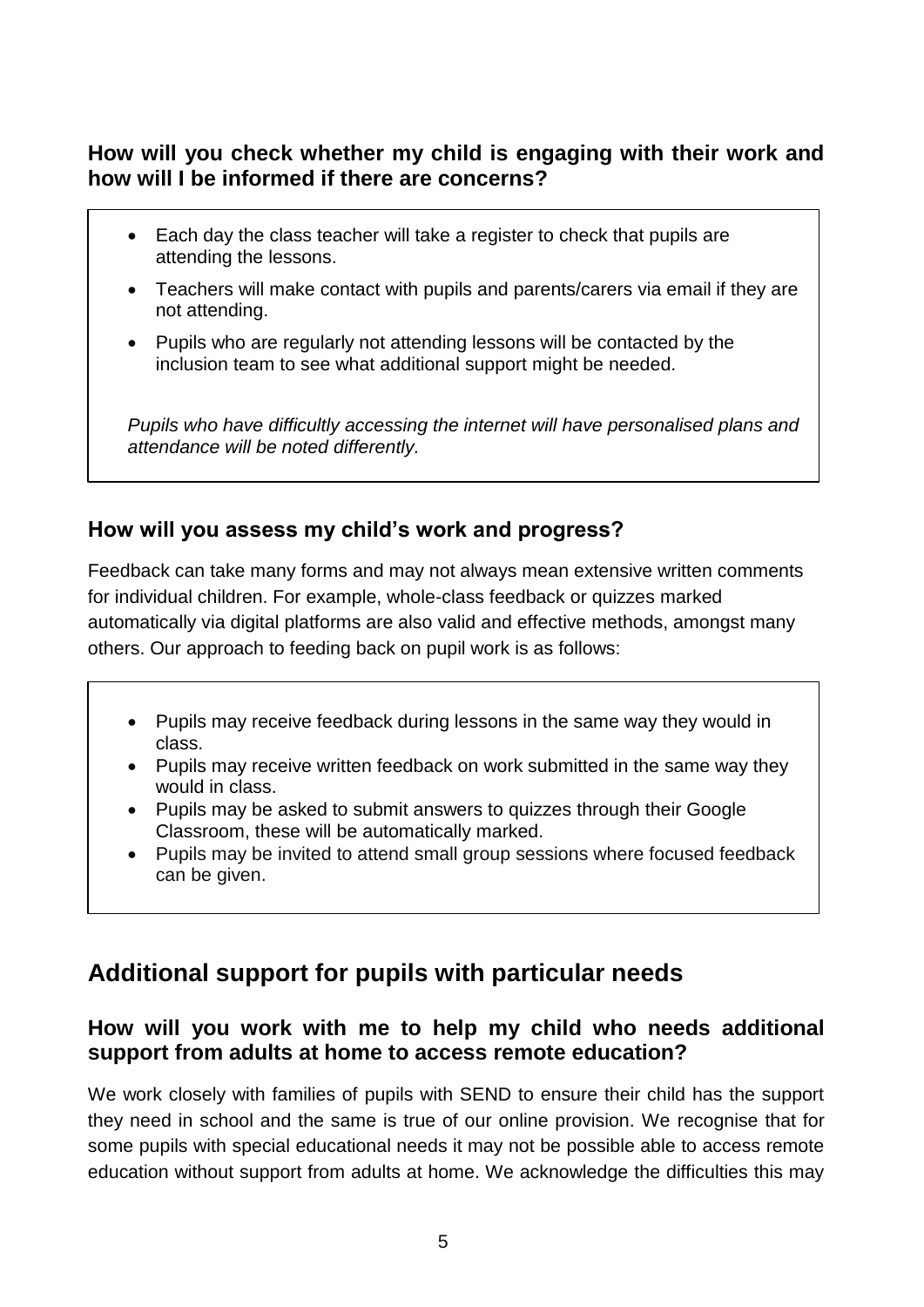place on families, and we will work with parents and carers to support those pupils in the following ways:

- Pupils with complex needs will be contacted by the class teacher and or the SENDCo to create a personalised plan for any closure period. The plan will be reviewed fortnightly with family for any extended closure period.
- Teachers will continue to plan for individual pupils, adapting lessons accordingly.
- Where pupils with SEND normally receive support within the classroom this will continue to be provided by the class teacher and support staff.